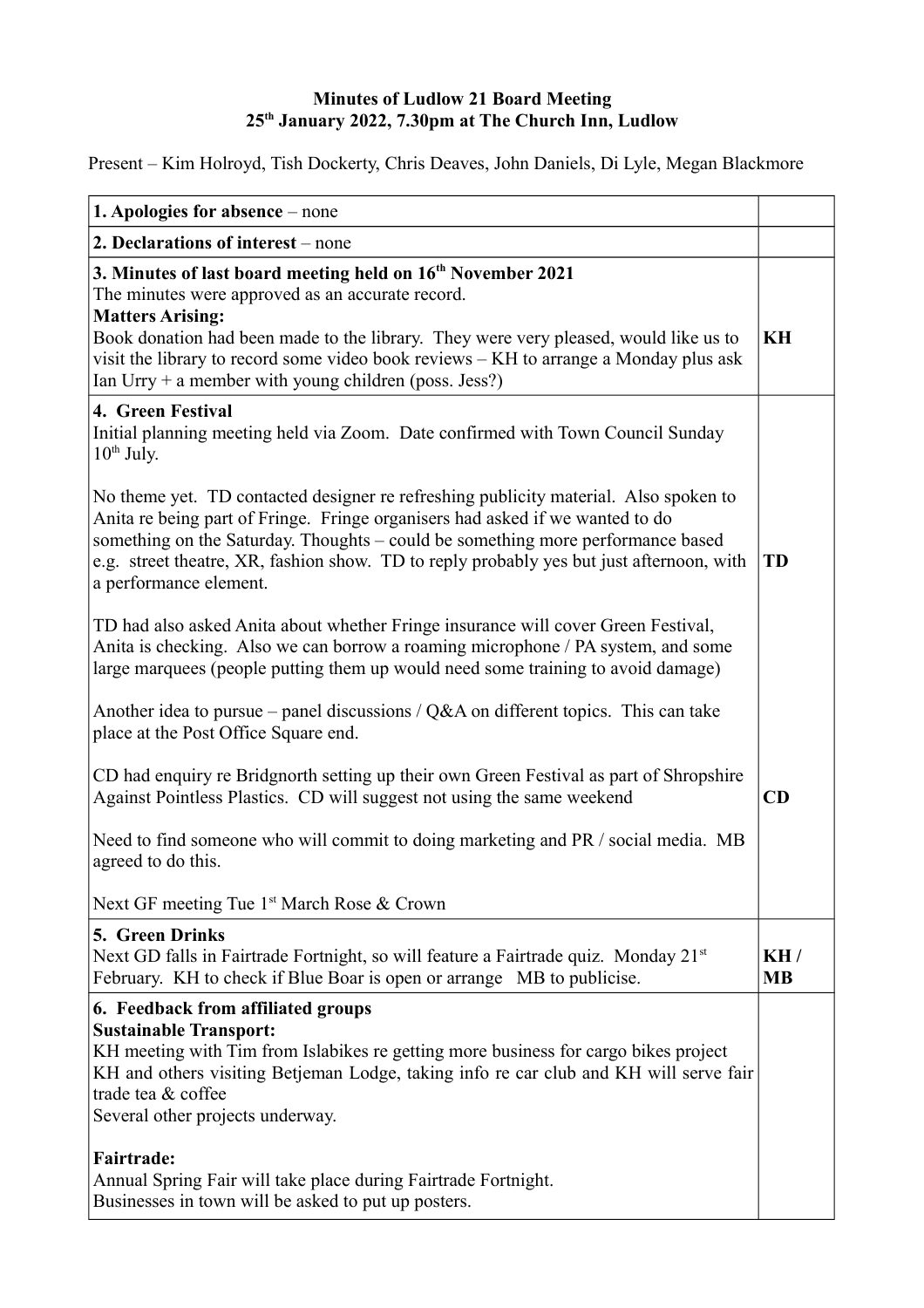| Fair trade group been invited by Low vision opportunity group to give a talk.<br>Philip Adams is going to be TC rep on Fair trade town committee.<br>MB to work with Laura Perratt to update Fairtrade section on L21 website.                                                                      | <b>MB</b>     |
|-----------------------------------------------------------------------------------------------------------------------------------------------------------------------------------------------------------------------------------------------------------------------------------------------------|---------------|
| <b>Climate Friendly Diet</b> nothing to report                                                                                                                                                                                                                                                      |               |
| <b>Swifts</b> nothing to report                                                                                                                                                                                                                                                                     |               |
| <b>Education:</b><br>Not much happening at the moment. Possibility of some gardening projects. MB will MB<br>try to recruit some new members to the group.                                                                                                                                          |               |
| <b>Incredible Edible:</b><br>Seed swap and potato day Saturday $19th$ February at Appleteme $9.30 - 12.00$                                                                                                                                                                                          |               |
| Energy:<br>Some happening on county level re. solar, also wind farms etc.<br>Neen Sollars hydro has been generating well for the last year (just over 50MWh). This<br>may generate a dividend in due course (L21 is a shareholder). Board congratulated CD<br>on his involvement with this project. |               |
| GSX:<br>Board meeting due next week. Robert Saunders at Telford chairing. Market Drayton<br>have started their own Green group                                                                                                                                                                      |               |
| <b>Car Club:</b><br>Visiting Betjeman Lodge (as above)                                                                                                                                                                                                                                              |               |
| <b>Local to Ludlow:</b><br>Cafe building has been sold. New owners yet to be in touch but believed to be receptive<br>to continuing the tenancy. The market has been continuing as normal.                                                                                                          |               |
| <b>7. Financial Matters</b><br>Request for funding for bus timetable:<br>Roger Furniss and Les Lumsdon had responded to the questions from last Board<br>meeting. The Board agreed to commit £50 annually for the next three years. MB to<br>communicate this to Roger.                             | <b>MB</b>     |
| <b>Closure of Grow Cook Share account:</b><br>This account has been empty for some time. The Board agreed that we should close this<br>account. JD to take the necessary steps.                                                                                                                     | $J\mathbf{D}$ |
| <b>Signatories</b><br>JD had submitted form to add DL and MB as signatories to account                                                                                                                                                                                                              |               |
| <b>Standing payment to Information Commissioner's Office:</b><br>The Board agreed we should set up a standing payment to ICO. JD to arrange.                                                                                                                                                        | JD            |
| CD asked whether there were any opportunities to invest L21 funds. KH suggested<br>organising an event to ask members for suggestions for how to invest our funds.<br>Possibility for a future Green Drinks?                                                                                        |               |